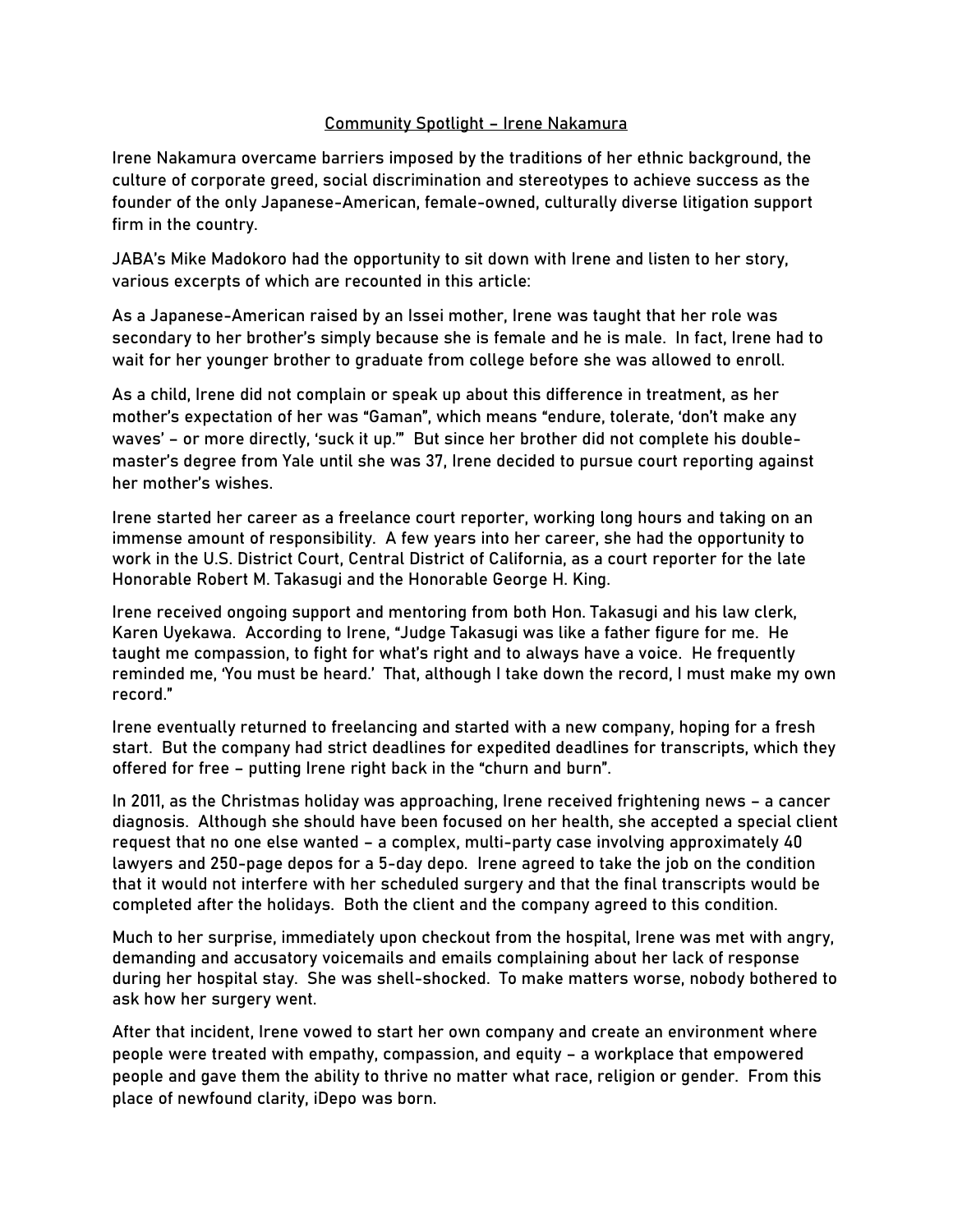In its first year, iDepo had just two clients but Irene felt empowered. Ten years later, iDepo is now nation-wide and specially registered and certified in eight states as a minority-and woman-owned business. Irene said, "iDepo is the living, breathing manifestation of my vision."

But building iDepo did not come without challenges. In Irene's words:

The most obvious challenge I faced was my own culture in which women are relegated to supporting, submissive roles. At the helm of my own company, that just wouldn't work. In addition, I was competing in a male-dominated industry. According to the American Bar Association Journal, 87% of American attorneys are white males, an "Old Boys' Club" which is especially challenging to navigate as a minority woman. To meet that roadblock, I hired White male sales reps. However, many of them had issues taking direction from a minority woman boss. [As to minority staff members, it was a challenge for them to be] accepted by clients. My experience shows the legal community still has a long way to go in addressing the inclusion and equity divide.

Dealing with racism and discrimination has been an ever-present challenge as a business owner. I have lost accounts from law firms because I am Asian and I was somehow responsible for the COVID-19 "Kung Flu." I lost another account because the law firm learned I was a non-white owner. I was shut out. They wouldn't return emails, phone calls, or accept in-person visits. In addition, I lost a large account because the law firm did not want to do business with my then Director of Operations, who is Black.

My staff has also suffered, both personally and professionally. Unfortunately, I have numerous examples. I find it very upsetting that people are being targeted due to their skin color, sexual orientation, or religion, here in a modern city like Los Angeles where we have a melting pot of so many different cultures…

One of iDepo's moderators is Muslim and a deposition attendant complained that I hired a Muslim who has an accent. iDepo also employed a transgender individual. He has not completed his transition and is often referred to as a woman although he identifies as a male.

It has been challenging finding law firms or lawyers who are truly open to doing business with a company that embraces this commitment to diversity in the same way we do. If I've seen this level of discrimination in my small company, you can only imagine the extent of the problem.

Although Irene's business has suffered as a result of the pandemic – e.g., "the rhetoric of the so-called CoVid-19 'Kung Flu' epidemic" and "an increase in racism toward Asians" – iDepo has opened a new office in Bremerton, Washington.

Irene's experience overcoming cultural roadblocks and several iterations of prejudice has taught her life lessons that she would like to pass down to others. In Irene's words:

You are not defined by your culture, your family, or restrictions others put on you. Education was important to my culture, but as a woman, it was unavailable